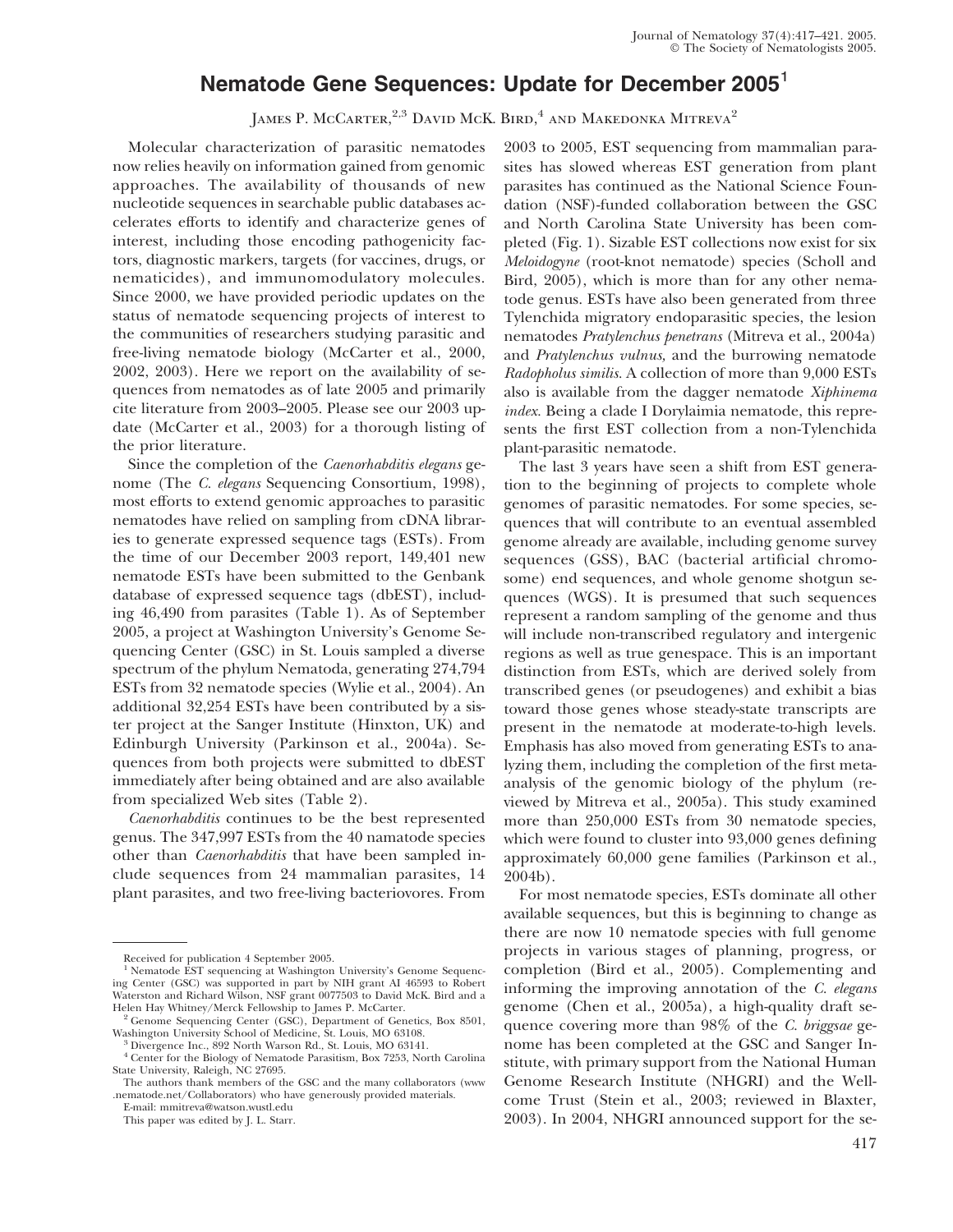TABLE 1. Number of sequences obtained from nematode species with more than 50 ESTs registered in the GenBank dbEST database, September 2005.

|                                     | Type and date of sequence <sup>a</sup> |                             |                           |                              |                              |                         |                         |
|-------------------------------------|----------------------------------------|-----------------------------|---------------------------|------------------------------|------------------------------|-------------------------|-------------------------|
| Nematode species                    | <b>EST</b><br>March 1887               | <b>EST</b><br>December 2000 | <b>EST</b><br>June $2002$ | <b>EST</b><br>September 2003 | <b>EST</b><br>September 2005 | Other<br>September 2003 | Other<br>September 2005 |
| Ancylostoma caninum <sup>b</sup>    | $\boldsymbol{0}$                       | 5,546                       | 7,656                     | 9,331                        | 9,331                        | 112                     | 94,581                  |
| Ancylostoma ceylanicum              | $\theta$                               | $\boldsymbol{0}$            | 2,690                     | 10,651                       | 10,651                       | 73                      | 84                      |
| Angiostrongylus cantonensis         | $\mathfrak{Z}$                         | $\mathfrak{Z}$              | 3                         | 3                            | 1,279                        | 11                      | 15                      |
| Ascaris lumbricoides                | $\overline{0}$                         | $\overline{0}$              | $\overline{0}$            | 1,822                        | 1,822                        | 138                     | 147                     |
| Ascaris suum <sup>b</sup>           | $\boldsymbol{0}$                       | 588                         | 24,492                    | 39,242                       | 39,248                       | 426                     | 485                     |
| Brugia malayi <sup>c</sup>          | 7,496                                  | 22,392                      | 22,439                    | 26,215                       | 26,215                       | 18,449                  | 1,251,537               |
| Caenorhabditis briggsae             | 2,424                                  | 2,424                       | 2,424                     | 2,424                        | 2,424                        | 1.151                   | 2,378,412               |
| Caenorhabditis elegans <sup>c</sup> | 30,196                                 | 109,215                     | 191,268                   | 215,200                      | 303,991                      | 96,850                  | 96,590                  |
| Caenorhabditis remanei <sup>c</sup> | $\boldsymbol{0}$                       | $\theta$                    | $\theta$                  | $\theta$                     | 10,766                       | 67                      | 1,944,766               |
| Dirofilaria immitis                 | $\theta$                               | $\overline{0}$              | $\overline{0}$            | 4,005                        | 4,005                        | 170                     | 214                     |
| Globodera pallida                   | $\boldsymbol{0}$                       | 94                          | 1,832                     | 1,832                        | 4,378                        | 66                      | 86                      |
| Globodera roshtochiensis            | $\theta$                               | 894                         | 5,934                     | 5,934                        | 5,941                        | 152                     | 194                     |
| Haemonchus contortus <sup>c</sup>   | $\theta$                               | 2,399                       | 4,906                     | 21,967                       | 21,967                       | 552                     | 261,038                 |
| Heterodera glycines                 | $\theta$                               | 1,506                       | 4,327                     | 20,114                       | 24,438                       | 366                     | 411                     |
| Heterodera schachtii                | $\theta$                               | $\theta$                    | $\boldsymbol{0}$          | 2,818                        | 2,818                        | 26                      | 35                      |
|                                     | $\theta$                               | 198                         | 198                       | 873                          | 2,699                        | 33                      | 39                      |
| Litomosoides sigmodontis            | $\theta$                               | $\theta$                    | 3,334                     | 5,018                        | 5,108                        | 49                      | 55                      |
| Meloidogyne arenaria                | $\theta$                               | $\overline{0}$              | $\overline{0}$            |                              |                              | 38                      | 79                      |
| Meloidogyne chitwoodi               |                                        |                             |                           | 10,798                       | 12,218                       |                         |                         |
| Meloidogyne hapla <sup>c</sup>      | $\theta$<br>$\overline{0}$             | $\theta$                    | 6,157                     | 15,369                       | 24,452                       | 38<br>239               | 121                     |
| Meloidogyne incognita               |                                        | 6,626                       | 10,899                    | 14,081                       | 19,934                       |                         | 8,585                   |
| Meloidogyne javanica                | 22                                     | 1,208                       | 5,600                     | 6,681                        | 7,587                        | 55                      | 84                      |
| Meloidogyne paranaensis             | $\boldsymbol{0}$                       | $\theta$                    | $\boldsymbol{0}$          | $\boldsymbol{0}$             | 3,710                        | $\theta$                | 19                      |
| Necator americanus                  | $\overline{0}$                         | 211                         | 961                       | 4,766                        | 4,766                        | 168                     | 172                     |
| Nippostrongylus brasiliensis        | $\theta$                               | $\overline{0}$              | 734                       | 1,234                        | 1,234                        | 37                      | 34                      |
| Onchocerca ochengi                  | $\boldsymbol{0}$                       | 60                          | 60                        | 60                           | 60                           | 13                      | 35                      |
| Onchocerca volvulus                 | 310                                    | 13,802                      | 14,922                    | 14,974                       | 14,974                       | 791                     | 830                     |
| Ostertagia ostertagi                | $\boldsymbol{0}$                       | $\theta$                    | 5,591                     | 7,009                        | 7,006                        | 189                     | 215                     |
| Parastrongyloides trichosuri        | $\boldsymbol{0}$                       | $\boldsymbol{0}$            | 7,963                     | 7,963                        | 7,963                        | 3                       | 7                       |
| Pratylenchus penetrans              | $\boldsymbol{0}$                       | $\theta$                    | $\boldsymbol{0}$          | 1,928                        | 1,928                        | 21                      | 24                      |
| Pratylenchus vulnus                 | $\theta$                               | $\overline{0}$              | $\theta$                  | $\theta$                     | 2,485                        | 1                       | $\overline{4}$          |
| Pristionchus pacificus <sup>c</sup> | 703                                    | 4,989                       | 8,818                     | 8,818                        | 12,172                       | 15                      | 229,382                 |
| Radopholus similes                  | $\boldsymbol{0}$                       | $\boldsymbol{0}$            | $\overline{0}$            | $\theta$                     | 1,154                        | 49                      | 51                      |
| Strongyloides ratti                 | $\theta$                               | $\theta$                    | 8,645                     | 14,761                       | 14,761                       | 23                      | 19,680                  |
| Strongyloides stercoralis           | 57                                     | 10,922                      | 11,392                    | 11,392                       | 11,392                       | 55                      | 97                      |
| Teladorsagia circumcincta           | $\boldsymbol{0}$                       | $\boldsymbol{0}$            | 315                       | 4,313                        | 4,313                        | 125                     | 218                     |
| Toxocara canis                      | 8                                      | 519                         | 3,920                     | 4,889                        | 4,889                        | 85                      | 90                      |
| Trichinella spiralis <sup>c</sup>   | $\theta$                               | $\theta$                    | 4,247                     | 10,767                       | 10,767                       | 162                     | 723,620                 |
| Trichostrongylus vitrinus           | $\theta$                               | 9                           | 9                         | 9                            | 368                          | $\overline{4}$          | 18                      |
| Trichuris muris                     | $\boldsymbol{0}$                       | 301                         | 2,125                     | 2,716                        | 2,402                        | 315                     | 315                     |
| Trichuris vulpis                    | $\theta$                               | $\overline{0}$              | $\overline{0}$            | 3,063                        | 3,063                        | 1                       | $\theta$                |
| Wuchereria bancrofti                | 119                                    | 131                         | 131                       | 2,166                        | 4,487                        | 77                      | 89                      |
| Xiphinema index                     | $\boldsymbol{0}$                       | $\theta$                    | $\boldsymbol{0}$          | $\boldsymbol{0}$             | 9,351                        | $\overline{2}$          | 26                      |
| Zeldia punctata                     | $\theta$                               | 378                         | 391                       | 391                          | 391                          | 5                       | 7                       |
| Total sequences                     | 41,338                                 | 184,415                     | 364,383                   | 515,777                      | 665,178                      | 121,202                 | 7,012,491               |
| Total non-Caenorhabditis            | 8,718                                  | 72,776                      | 170,691                   | 298,153                      | 347,997                      | 23,134                  | 2,592,723               |
| Total free living                   | 33,323                                 | 117,006                     | 202,901                   | 226,833                      | 329,744                      | 98,088                  | 4,649,157               |
| Total mammalian parasites           | 7,993                                  | 57,081                      | 123,399                   | 204,191                      | 210,022                      | 22,012                  | 2,353,560               |
| Total plant parasites               | 22                                     | 10,328                      | 38,083                    | 84,753                       | 125,412                      | 1,102                   | 9,774                   |

<sup>a</sup> EST totals are from dbEST. Totals for other sequences were summed from various sources, including Genbank nucleotide, protein, and genome sequences, which are available from the NCBI taxonomy browser (www.ncbi.nlm.nih.gov/Taxonomy/taxonomyhome.html). For *Caenorhabditis briggsae, C. remanei, Pristionchus pacificus,* and *Trichinella spiralis,* where full genome projects are under way at GSC, sequences were obtained from the NCBI trace archive at www.ncbi.nlm.nih.gov/ Traces/trace.cgi?. For the *B. malayi* genome project, sequences were obtained from www.tigr.org/tdb/e2k1/bma1. For the *H. contortus* genome project, sequences

<sup>b</sup> Ascaris suum and Ancylostoma caninum are the focus of further EST and GSS sequencing at the GSC. To date, 94,429 GSSs have been generated from A. caninum.<br><sup>c</sup> Species for which full genome projects are complete or in p sp. PB2801.

quencing at GSC of three more *Caenorhabditis* genomes (www.genome.gov/11007952) and two additional nematodes' genomes, *Pristionchus pacificus* and *Trichinella spiralis* (www.genome.gov/12511858), as part of a strategy to strategically select genomes based on their

evolutionary position and role in informing the interpretation of human and model organism genomes. The human filarial parasite *Brugia malayi* has been sequenced to 8-fold draft coverage (Ghedin et al., 2004) by The Institute for Genomic Research (TIGR) with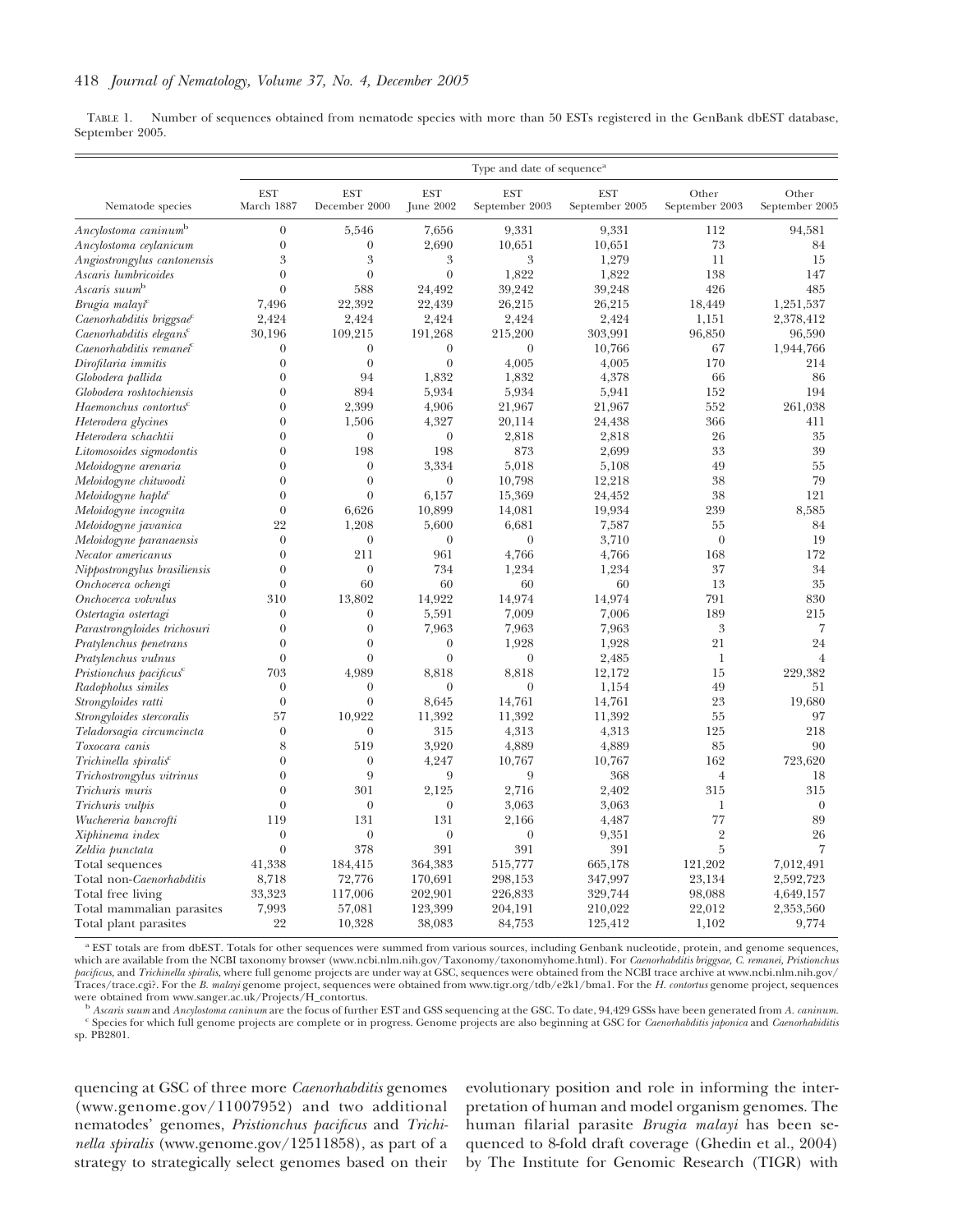TABLE 2. Web sites for nematode genomics.

| Wormbase, C. elegans<br>Genomics          | www.wormbase.org                                          |
|-------------------------------------------|-----------------------------------------------------------|
| <b>GenBank Sequences</b>                  | www.ncbi.nlm.gov/Taxonomy/Browser/<br>www.tax.cgi?id=6231 |
| Blaxter Lab ESTs and<br>Clusters, Nembase | www.nematodes.org                                         |
| GSC ESTs and<br>NemaGene Clusters         | www.nematode.net                                          |
| B. malayi Genome<br>Project, TIGR         | http://www.tigr.org/tdb/e2k1/bma1                         |

funding from the National Institute of Allergy and Infectious Diseases (NIAID), and work on the genome of *Haemonchus contortus* (sheep barber pole worm) has begun at the Wellcome Trust Sanger Institute (www .sanger.ac.uk/Projects/H\_contortus). The first project aimed at completing a draft genome of a plant-parasitic nematode has been funded by the joint NSF/U.S. Department of Agriculture Microbial Genome Sequencing Program. North Carolina State University will complete a 5-fold draft genome of *Meloidogyne hapla.* As more genome sequences become available, ESTs will continue to play a crucial role in defining gene exon/ intron boundaries and in training gene finder programs to individual species. The EST collection from *Caenorhabiditis remanei* was generated and the *M. hapla* EST collection expanded with this purpose in mind.

Recent publications analyzing nematode ESTs include studies of *Nippostrongylus brasiliensis* (Harcus et al.,



Fig. 1. EST generation from free-living nematodes including *Caenorhabditis elegans* (circles), mammalian parasitic nematodes (squares), and plant-parasitic nematodes (triangles) from 1997 to 2005. During that same time period, total nematode ESTs increased from 41,000 to 665,000 and total ESTs for all species increased from 872,000 to 28,800,000 (www.ncbi.nlm.nih.gov/dbEST/ dbEST\_summary.html).

2004), *T. spiralis* (Mitreva et al., 2004b), *H. contortus* (Jasmer et al., 2004), *P. penetrans* (Mitreva et al., 2004a), *Strongyloides stercoralis* (Mitreva et al., 2004c), *B. malayi* (Whitton et al., 2004), *Ancylostoma caninum* and *Ancylostoma ceylanicum* (Mitreva et al., 2005b), and *Strongyloides ratti* (Thompson et al., 2005). A number of novel topics have been explored in these papers, such as examining the relative rates of evolution of secreted vs. cytoplasmic gene products, conservation (or lack of conservation) of stage of gene expression between species, and the variation in sequence of a large and abundantly expressed gene family. But ESTs have uses beyond simply the identification of genes. In one study, ESTs were sampled across the Tylenchida to resolve phylogenetic relationships (Scholl and Bird, 2005). ESTs also can be used to fabricate microarrays, and this approach has been used to query the transcriptome of *B. malayi* (Li et al., 2004), *Trichostrongylus vitrinus* (Nisbet and Glasser, 2004), *Ascaris suum* (Morimoto et al., 2003), and *Ancylostoma caninum* (Moser et al., 2005). The information content of ESTs also can be used as the basis for constructing a database of protein sequences against which identified proteins can be screened. Such a strategy has been used in initial proteomic examinations of rootknot nematode (Jaubert et al., 2002), *H. contortus* (Yatsuda et al., 2003), and *A. suum* (Islam et al., 2004). It should be noted, however, that the power of such experiments to identify peptides and proteins is greatly enhanced by having a complete proteome, such as can be deduced only from an entire genome sequence. ESTs can be useful with functional genomic approaches such as RNAi by identifying candidate genes for targeting; this approach has proven successful in *Meloidogyne* (Rosso et al., 2005), *Globodera rostochiensis* (Chen et al., 2005b), and *Onchocerca volvulus* (Lustigman et al., 2004).

In some senses, the actual number of sequences obtained is a little arbitrary but certainly continues to grow. In Table 1, the total number of sequences is given as 7,012,491. However, this figure is a combination of raw data (trace files, which are approximately equivalent to successful sequencing attempts) and more annotated data. The number of trace files is given, as this indicates the amount of "activity" on a particular species even though it excludes the *C. elegans* trace files (as these predated formation of the appropriate NCBI database). Although trace files can be searched, for gene finding it is generally more informative to search data that has been subjected to assembly and annotation. This is especially true for genome sequence data from those species nearing completion (such as *C. briggsae* or *B. malayi*). Further, Table 1 omits species for which there are fewer than 50 entries specifically in the dbEST database of Genbank. Removing that restriction reveals an additional 23 nematode species that have at least 50 total Genbank sequence entries of any type. They are, by species and with the number of sequence entries in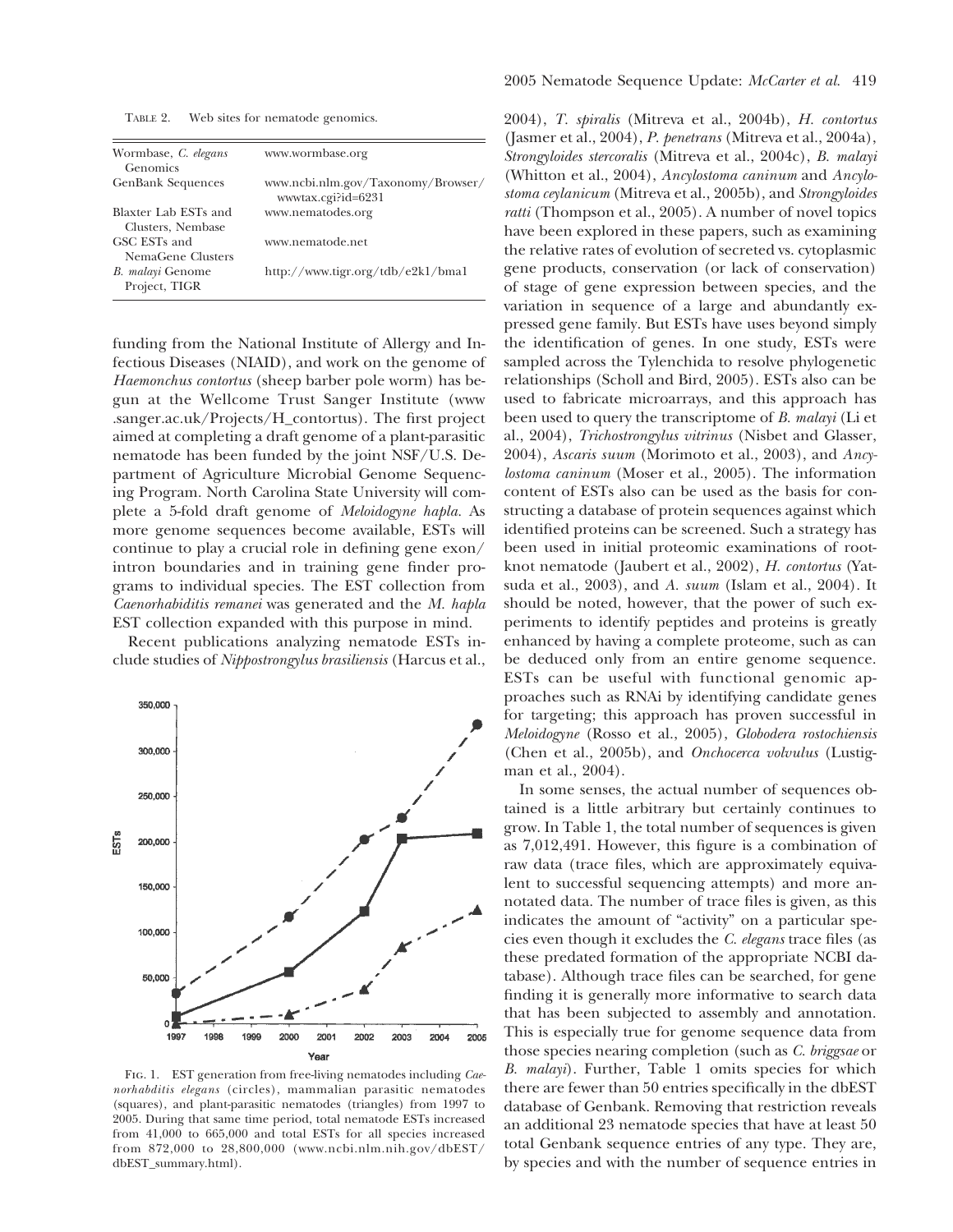parentheses: *C. japonica* (12,689), *Cooperia oncophora* (1,242), *Haemonchus placei* (276), *Brugia pahangi* (169), *Longistriata caudabullata* (154), *Dictyocaulus viviparous* (141), *Ancrobeloides sp. Sourhope farm* (132), *Steinernema feltiae* (120), *Parelaphostrongylus tenuis* (104), *Longistriata blarinae* (96), *Steinernema carpocapsae* (92), *Contracaecum osculatum* (84), *Cooperia punctata* (73), *Ancylostoma duodenale* (65), *Trichinella pseudospiralis* (63), *Mansonella ozzardi* (61), *Bursaphelenchus conicaudatus* (61), *Cyathostomum catinatum* (58), *Anisakis simplex* (56), *Cylicocyclus nassatus* (56), *Trichostrongylus colubriformis* (52), *Acanthocheilonema viteae* (52), and *Rotylenchus reniformis* (50).

Since the late 1990s, we have moved from having one complete nematode genome and very limited sequence information from other nematode species to having partial transcriptomes based on ESTs from more than 30 species. Further, projects to obtain the sequence of 10 nematode genomes are in various stages of progress. These sequencing projects have proved extremely valuable in accelerating the research programs of many nematologists by allowing connections to be made across species. Nematode comparative genomics analyzing sequences from many species is now possible (Parkinson et al., 2004b), and a broad vision for how nematode genomics can mature has been presented (Bird et al., 2005). Additional updates in the years ahead likely will further mark the trend from partial transcriptomes to draft and complete genomes.

## LITERATURE CITED

Bird, D. McK., M. L. Blaxter, J. P. McCarter, M. Mitreva, P. W. Sternberg, and W. K. Thomas. 2005. A white paper on nematode comparative genomics. Journal of Nematology, this issue.

Blaxter, M. L. 2003. Comparative genomics: Two worms are better than one. Nature 426:395–396.

Chen, N., T. W. Harris, I. Antoshechkin, C. Bastiani, T. Bieri, D. Blasiar, K. Bradnam, P. Canaran, J. Chan, C. K. Chen, W. J. Chen, F. Cunningham, P. Davis, E. Kenny, R. Kishore, D. Lawson, R. Lee, H. M. Muller, C. Nakamura, S. Pai, P. Ozersky, A. Petcherski, A. Rogers, A. Sabo, E. M. Schwarz, K. Van Auken, Q. Wang, R. Durbin, J. Spieth, P. W. Sternberg, and L. D. Stein. 2005a. WormBase: A comprehensive data resource for *Caenorhabditis* biology and genomics. Nucleic Acids Research 33:D383–389.

Chen, Q., S. Rehman, G. Smant, and J. T. Jones. 2005b. Functional analysis of pathogenicity proteins of the potato cyst nematode *Globodera rostochiensis* using RNAi. Molecular Plant Microbe Interactions 18:621–625.

Ghedin, E., S. Wang, J. M. Foster, and B. E. Slatko. 2004. First sequenced genome of a parasitic nematode. Trends in Parasitology 20:151–153.

Harcus, Y. M., J. Parkinson, C. Fernandez, J. Daub, M. E. Selkirk, M. L. Blaxter, and R. M. Maizels. 2004. Signal sequence analysis of expressed sequence tags from the nematode *Nippostrongylus brasiliensis* and the evolution of secreted proteins in parasites. Genome Biology 5:R39.

Islam, M. K., T. Miyoshi, Y. Yokomizo, and N. Tsuji. 2004. The proteome expression patterns in adult *Ascaris suum* under exposure to aerobic/anaerobic environments analyzed by two-dimensional electrophoresis. Parasitology Research 93:96–101.

Jasmer, D. P., M. D. Mitreva, and J. P. McCarter. 2004. mRNA sequences for *Haemonchus contortus* intestinal cathepsin B-like cysteine proteases display an extreme in abundance and diversity among mammalian parasitic nematodes. Molecular and Biochemical Parasitology 137:297–305.

Jaubert, S., T. N. Ledger, J. B. Laffaire, C. Piotte, P. Abad, and M. N. Rosso. 2002. Direct identification of stylet secreted proteins from root-knot nematodes by a proteomic approach. Molecular and Biochemical Parasitology 121:205–211.

Li, B. W., A. C. Rush, J. Tan, and G. J. Weil. 2004. Quantitative analysis of gender-regulated transcripts in the filarial nematode *Brugia malayi* by real-time RT-PCR. Molecular and Biochemical Parasitology 137:329–337.

Lustigman, S., J. Zhang, J. Liu, Y. Oksov, and S. Hashmi. 2004. RNA interference targeting cathepsin L and Z-like cysteine proteases of *Onchocerca volvulus* confirmed their essential function during L3 molting. Molecular and Biochemical Parasitology 138:165–170.

McCarter, J. P., D. McK. Bird, S. W. Clifton, and R. H. Waterston. 2000. Nematode gene sequences: Update for December 2000. Journal of Nematology 32:331–333.

McCarter, J. P., S. Clifton, D. McK. Bird, and R. H. Waterston, R. H. 2002. Nematode gene sequences: Update for June 2002. Journal of Nematology 34:71–74.

McCarter, J. P., Mitreva, M., S. W. Clifton, D. McK. Bird, and R. H. Waterston. 2003. Nematode gene sequences: Update for December 2003. Journal of Nematology 35:465–469.

Mitreva, M., M. L. Blaxter, D. McK. Bird, and J. P. McCarter. 2005a. Comparative genomics of nematodes. Trends in Genetics 21:573– 581.

Mitreva, M. D., A. A. Elling, M. Dante, A. P. Kloek, A. Kalyanaraman, S. Aluru, S. W. Clifton, D. McK. Bird, T. J. Baum, and J. P. McCarter. 2004a. A survey of SL-1 spliced transcripts from the rootlesion nematode *Pratylenchus penetrans.* Molecular Genetics and Genomics 272:138–148.

Mitreva, M., D. P. Jasmer, J. Appleton, J. Martin, M. Dante, T. Wylie, S. W. Clifton, R. H. Waterston, and J. P. McCarter. 2004b. Gene discovery in the adenophorean nematode *Trichinella spiralis:* an analysis of transcription from three life cycle stages. Molecular and Biochemical Parasitology 137:277–291.

Mitreva, M. D., J. P. McCarter, J. Martin, M. Dante, T. Wylie, B. Chiapelli, D. Pape, S. W. Clifton, T. B. Nutman, and R. H. Waterston. 2004c. Comparative genomics of gene expression in the parasitic and free-living nematodes *Strongyloides stercoralis* and *Caenorhabditis elegans.* Genome Research 14:209–220.

Mitreva, M., J. P. McCarter, P. Arasu, J. Hawdon, J. Martin, M. Dante, T. Wylie, J. Xu, J. E. Stajich, V. Kapulkin, S. W. Clifton, R. H. Waterston, and R. Wilson. 2005b. Investigating hookworm genomes by comparative analysis of two *Ancylostoma* Species. BMC Genomics 6:1–19.

Morimoto, M., D. Zarlenga, H. Beard, N. Alkharouf, B. F. Matthews, and J. F. Urban, Jr. 2003. *Ascaris suum:* cDNA microarray analysis of 4th stage larvae (L4) during self-cure from the intestine. Experimental Parasitology 104:113–121.

Moser, J. M., T. Freitas, P. Arasu, and G. Gibson. 2005. Gene expression profiles associated with the transition to parasitism in *Ancylostoma caninum* larvae. Molecular and Biochemical Parasitology 143: 39–48.

Nisbet, A. J., and R. B. Gasser. 2004. Profiling of gender-specific gene expression for *Trichostrongylus vitrinus* (Nematoda: Strongylida) by microarray analysis of expressed sequence tag libraries constructed by suppressive-subtractive hybridisation. International Journal of Parasitology 34:633–643.

Parkinson J., C. Whitton, R. Schmid., M. Thomson, and M. Blaxter. 2004a. NEMBASE: a resource for parasitic nematode ESTs. Nucleic Acids Research 32:D427–30.

Parkinson, J., M. Mitreva, C. Whitton, M. Thomson, J. Daub, J. Martin, N. Hall, B. Barrell, R. H. Waterston, J. P. McCarter, and M. Blaxter. 2004b. A transcriptomic analysis of the Phylum Nematoda. Nature Genetics 36:1259–1267.

Rosso, M. N., M. P. Dubrana, N. Cimbolini, S. Jaubert, and P. Abad. 2005. Application of RNA interference to root-knot nematode genes encoding esophageal gland proteins. Molecular Plant Microbe Interactions 18:615–620.

Scholl E. H., and D. McK. Bird. 2005. Resolving tylenchid evolu-